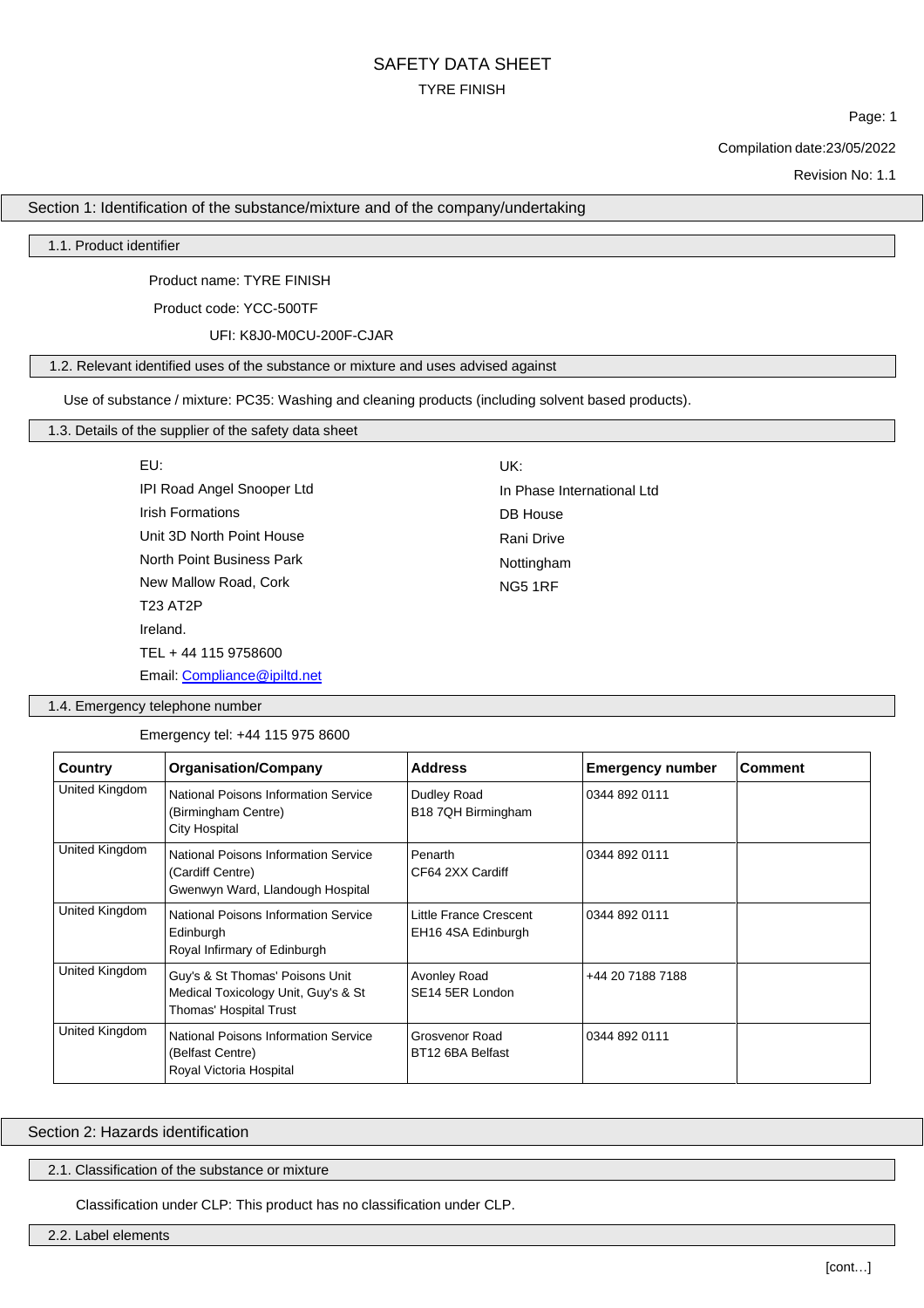# SAFETY DATA SHEET

## TYRE FINISH

#### Label elements: This product has no label elements.

#### 2.3. Other hazards

#### PBT: This product is not identified as a PBT/vPvB substance.

#### Section 3: Composition/information on ingredients

3.2. Mixtures

Hazardous ingredients:

ALCOHOLS C9-11, ETHOXYLATED - REACH registered number(s): 01-2119980051-45-XXXX

| <b>EINECS</b> | CAS        | 'WEL<br>PBT | Classification<br>CLP<br>$\sim$ | Percent                |
|---------------|------------|-------------|---------------------------------|------------------------|
| 614-482-0     | 68439-46-3 |             | . 2: H319<br>Eve<br>Irrit.      | $1\%$<br>$\sim$<br>υ., |

Contains: <5% Non-ionic surfactants

<5% Perfume, quaternium-15

Section 4: First aid measures

4.1. Description of first aid measures

Skin contact: Wash immediately with plenty of soap and water.

Eye contact: Bathe the eye with running water for 15 minutes.

Ingestion: Wash out mouth with water.

Inhalation: Consult a doctor.

#### 4.2. Most important symptoms and effects, both acute and delayed

Skin contact: There may be mild irritation at the site of contact.

Eye contact: There may be irritation and redness.

Ingestion: There may be irritation of the throat.

Inhalation: No symptoms.

Delayed / immediate effects: No data available.

4.3. Indication of any immediate medical attention and special treatment needed

Immediate / special treatment: Not applicable.

Section 5: Fire-fighting measures

5.1. Extinguishing media

Extinguishing media: Suitable extinguishing media for the surrounding fire should be used. Use water spray to

cool containers.

5.2. Special hazards arising from the substance or mixture

Exposure hazards: In combustion emits toxic fumes.

5.3. Advice for fire-fighters

Advice for fire-fighters: Wear self-contained breathing apparatus. Wear protective clothing to prevent contact

with skin and eyes.

Page: 2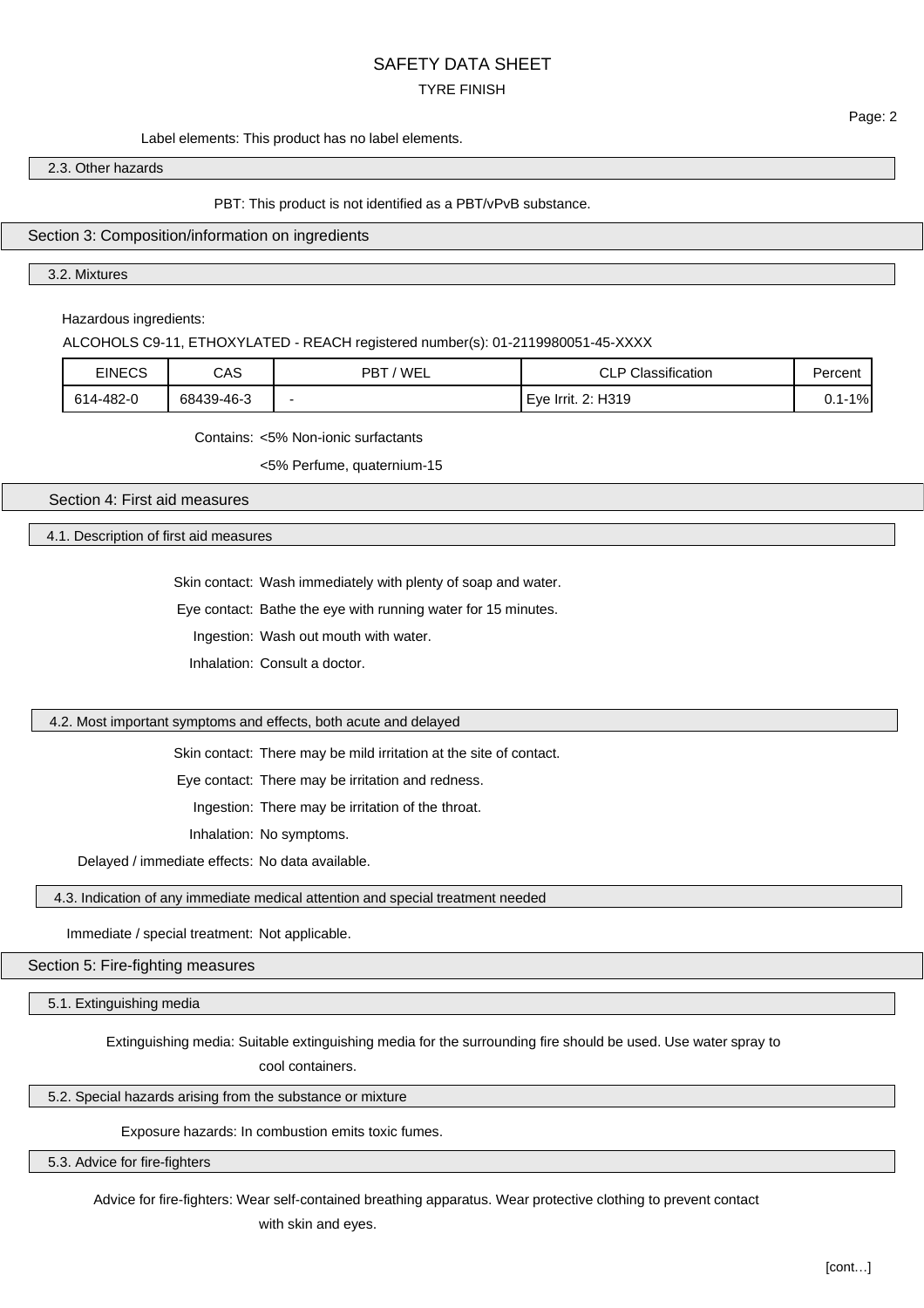Page: 3

#### Section 6: Accidental release measures

6.1. Personal precautions, protective equipment and emergency procedures

Personal precautions: Refer to section 8 of SDS for personal protection details. Turn leaking containers leak-

side up to prevent the escape of liquid.

#### 6.2. Environmental precautions

Environmental precautions: Do not discharge into drains or rivers. Contain the spillage using bunding.

## 6.3. Methods and material for containment and cleaning up

Clean-up procedures: Absorb into dry earth or sand. Transfer to a closable, labelled salvage container for

disposal by an appropriate method.

6.4. Reference to other sections

Reference to other sections: Refer to section 8 of SDS.

Section 7: Handling and storage

7.1. Precautions for safe handling

Handling requirements: Ensure there is sufficient ventilation of the area.

7.2. Conditions for safe storage, including any incompatibilities

Storage conditions: Store in a cool, well ventilated area. Keep container tightly closed.

Suitable packaging: It is recommended to store in original packaging

7.3. Specific end use(s)

Specific end use(s): water soluble overprint varnish for pressroom use only.

Section 8: Exposure controls/personal protection

8.1. Control parameters

Workplace exposure limits: No data available.

DNEL/PNEC Values

DNEL / PNEC No data available.

8.2. Exposure controls

Engineering measures: Ensure there is sufficient ventilation of the area.

Respiratory protection: Respiratory protection not required.

Hand protection: Protective gloves.

Eye protection: Safety glasses. Ensure eye bath is to hand.

Skin protection: Protective clothing.

Environmental: An environmental assessment must be made to ensure compliance with local environmental legislation.

#### Section 9: Physical and chemical properties

9.1. Information on basic physical and chemical properties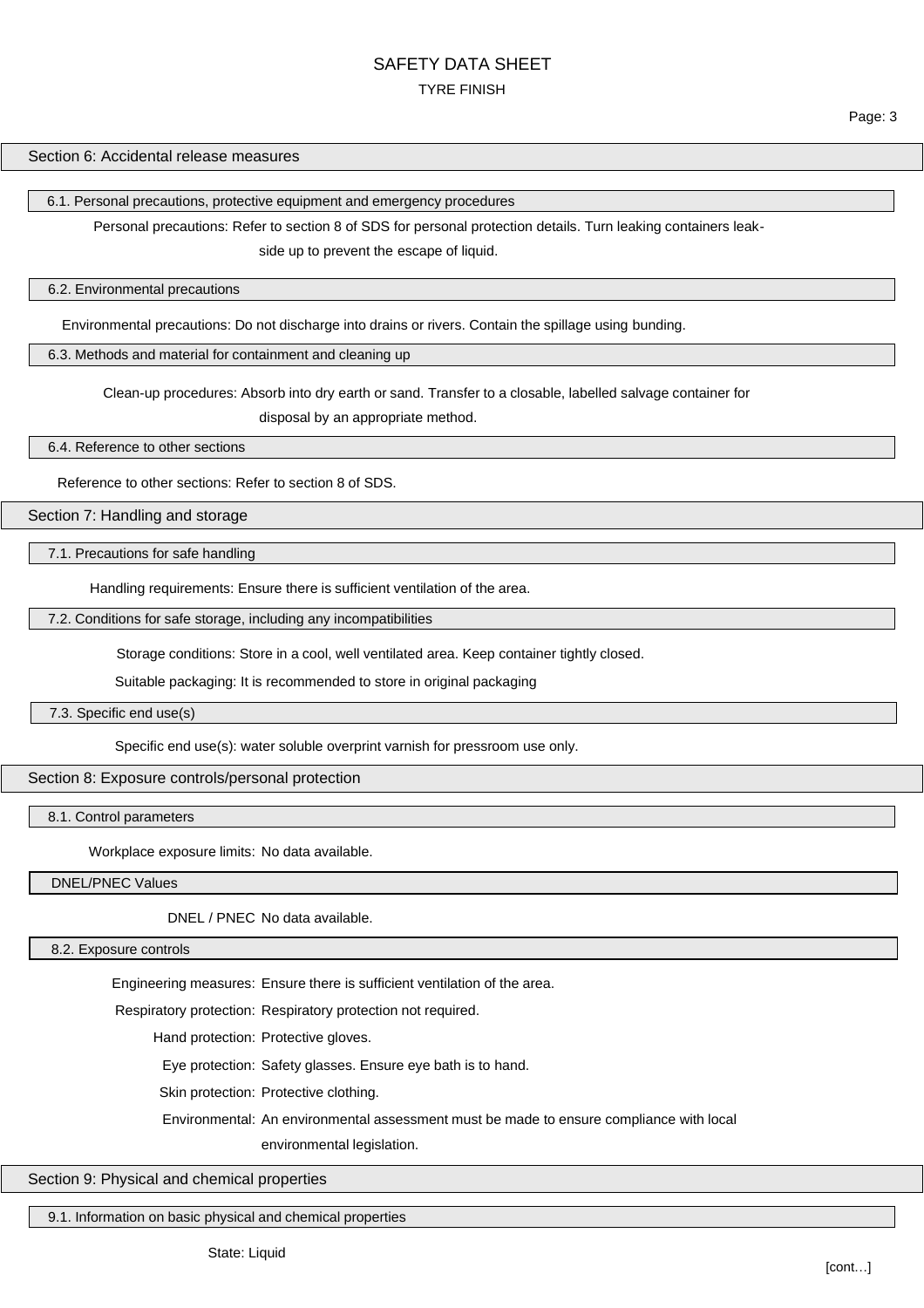#### Odour: Pleasant

Solubility in water: Miscible

Viscosity: Non-viscous

Flash point°C: Not applicable. Relative density: 1.00-1.02

Page: 4

pH: 6 - 8 VOC g/l: <10

9.2. Other information

Other information: No data available.

Section 10: Stability and reactivity

10.1. Reactivity

Reactivity: Stable under recommended transport or storage conditions.

10.2. Chemical stability

Chemical stability: Stable under normal conditions.

10.3. Possibility of hazardous reactions

Hazardous reactions: Hazardous reactions will not occur under normal transport or storage conditions.

Decomposition may occur on exposure to conditions or materials listed below.

10.4. Conditions to avoid

Conditions to avoid: Heat.

10.5. Incompatible materials

Materials to avoid: Strong oxidising agents. Strong acids.

10.6. Hazardous decomposition products

Haz. decomp. products: In combustion emits toxic fumes.

Section 11: Toxicological information

11.1. Information on toxicological effects

Toxicity values: No data available.

Symptoms / routes of exposure

Skin contact: There may be mild irritation at the site of contact.

Eye contact: There may be irritation and redness.

Ingestion: There may be irritation of the throat.

Inhalation: No symptoms.

Delayed / immediate effects: No data available.

Other information: Not applicable.

Section 12: Ecological information

12.1. Toxicity

Ecotoxicity values: No data available.

12.2. Persistence and degradability